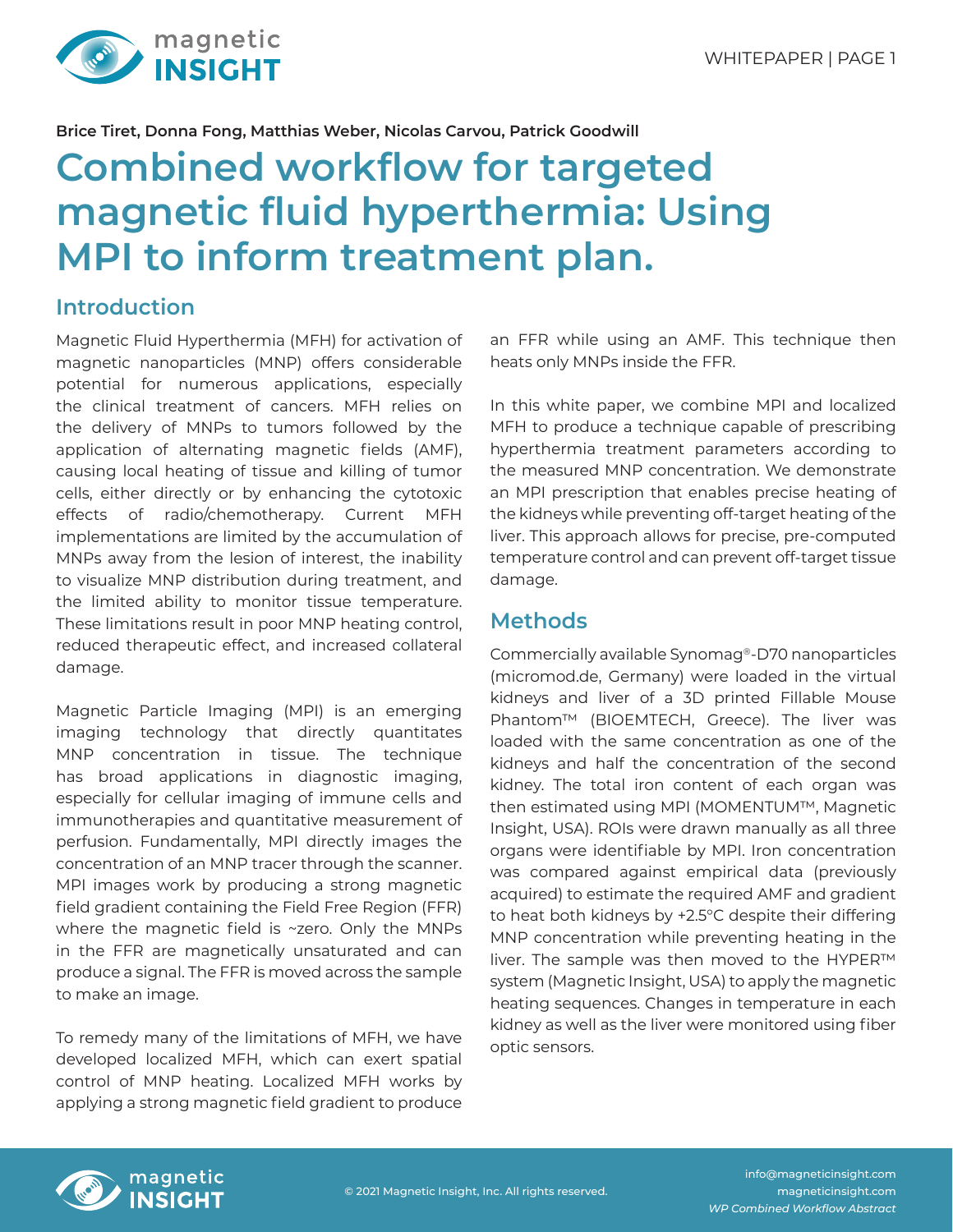

### **Results**

Figure 1 images confirm that the tracer concentration in the right kidney is half that of the left kidney and the same as the liver. The calibration curve also enables the estimation of iron content using image intensity. When performing MFH heating of both kidneys simultaneously, no significant rise in temperature was observed in the liver (∆T =0-0.5ºC), demonstrating localized treatment and prevention of off-target heating. Temperature monitoring confirmed similar temperature rises in both Kidneys (∆T = 2.5°C), despite the difference in super paramagnetic iron oxide (SPIO) concentration.

### **Conclusion**

Here we presented a novel theranostic workflow using MPI and MFH to image and quantify local concentrations of SPIO in a mouse phantom and prescribe an MFH treatment that normalizes heating across the kidneys, despite varying nanoparticle concentration while minimizing off-target liver heating. This new approach has potential applications in targeted tissue ablation, thermosensitive nano-therapies, and immune stimulation.

#### **Figure 1:**



**(From Left to Right)** The empty *Fillable Mouse Phantom*™ from BIOEMTECH is loaded with Synomag-D 70 nm in the liver (10% vol/vol), the left kidney (10% vol/vol) and the right kidney (20% vol/vol). The CT image shows different contrast between loaded and unloaded wells but no observable changes between loading concentrations. The MPI images show the difference in concentration between the two kidneys. The total signal from manually drawn ROIs is plotted against the actual iron content (μg), showing a linear relationship between the MPI signal and the iron content.



info@magneticinsight.com magneticinsight.com *WP Combined Workflow Abstract*